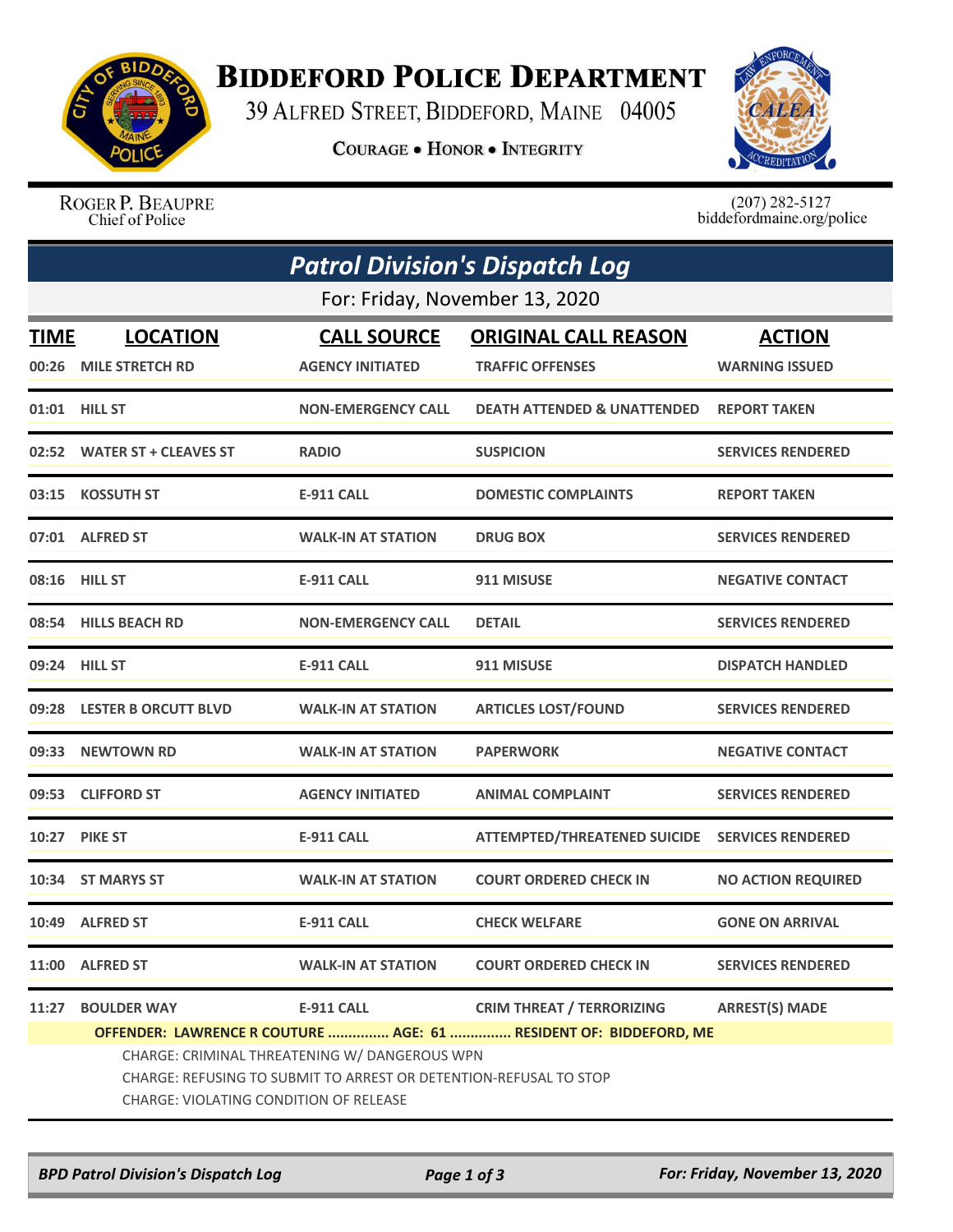| TIME  | <b>LOCATION</b>                     | <b>CALL SOURCE</b>                                | <b>ORIGINAL CALL REASON</b>                                           | <b>ACTION</b>                |
|-------|-------------------------------------|---------------------------------------------------|-----------------------------------------------------------------------|------------------------------|
|       | <b>11:29 PIKE ST</b>                | <b>NON-EMERGENCY CALL</b>                         | <b>ARTICLES LOST/FOUND</b>                                            | <b>REPORT TAKEN</b>          |
|       | <b>11:36 ANDREWS RD</b>             | <b>E-911 CALL</b>                                 | 911 MISUSE                                                            | <b>DISPATCH HANDLED</b>      |
| 12:10 | <b>BENSON RD</b>                    | <b>AGENCY INITIATED</b>                           | <b>ANIMAL COMPLAINT</b>                                               | <b>SUMMONS ISSUED</b>        |
|       | CHARGE: ALLOWING DOG TO BE AT LARGE |                                                   | OFFENDER: CLIFFORD GEORGE HUTSON  AGE: 49  RESIDENT OF: BIDDEFORD, ME |                              |
|       |                                     | CHARGE: KEEPING A DANGEROUS DOG OR A NUISANCE DOG |                                                                       |                              |
|       | 12:39 ALFRED ST                     | <b>WALK-IN AT STATION</b>                         | <b>POLICE INFO</b>                                                    | <b>NO ACTION REQUIRED</b>    |
| 12:49 | <b>ALFRED ST</b>                    | <b>E-911 CALL</b>                                 | 911 MISUSE                                                            | <b>SERVICES RENDERED</b>     |
|       | 13:19 ELM ST                        | <b>NON-EMERGENCY CALL</b>                         | <b>TRESPASSING</b>                                                    | <b>SERVICES RENDERED</b>     |
|       | 15:38 MAIN ST                       | <b>NON-EMERGENCY CALL</b>                         | <b>DISTURBANCE / NOISE</b>                                            | <b>SERVICES RENDERED</b>     |
| 15:38 | <b>ST MARYS ST</b>                  | <b>E-911 CALL</b>                                 | <b>JUVENILE OFFENSES</b>                                              | <b>TRANSPORT TO HOSPITAL</b> |
|       | 15:38 ALFRED ST + MARINER WAY       | <b>AGENCY INITIATED</b>                           | <b>TRAFFIC OFFENSES</b>                                               | <b>WARNING ISSUED</b>        |
| 15:39 | <b>SMITHFIELD MDWS</b>              | <b>AGENCY INITIATED</b>                           | <b>ANIMAL COMPLAINT</b>                                               | <b>SERVICES RENDERED</b>     |
| 15:48 | <b>SACO FALLS WAY</b>               | <b>RADIO</b>                                      | <b>PRO-ACTIVE DV RESPONSE TEAM</b>                                    | <b>SERVICES RENDERED</b>     |
|       | 15:50 SKY OAKS DR                   | <b>E-911 CALL</b>                                 | 911 MISUSE                                                            | <b>DISPATCH HANDLED</b>      |
| 16:09 | <b>MAIN ST</b>                      | <b>NON-EMERGENCY CALL</b>                         | <b>SUSPICION</b>                                                      | <b>GONE ON ARRIVAL</b>       |
|       | 16:12 PROSPECT ST + HILLSIDE AVE    | <b>NON-EMERGENCY CALL</b>                         | <b>PARKING COMPLAINT</b>                                              | <b>PARKING TICKET ISSUED</b> |
|       | 16:32 PROSPECT ST + MYRTLE ST       | <b>AGENCY INITIATED</b>                           | <b>TRAFFIC OFFENSES</b>                                               | <b>WARNING ISSUED</b>        |
|       | 16:33 GRAHAM ST                     | <b>AGENCY INITIATED</b>                           | <b>SUSPICION</b>                                                      | <b>SERVICES RENDERED</b>     |
|       | 17:00 ALFRED ST + ARENA DR          | <b>AGENCY INITIATED</b>                           | <b>TRAFFIC OFFENSES</b>                                               | <b>WARNING ISSUED</b>        |
|       | 17:04 ALFRED ST                     | <b>NON-EMERGENCY CALL</b>                         | <b>DOMESTIC COMPLAINTS</b>                                            | <b>SERVICES RENDERED</b>     |
|       | 17:21 ELM ST                        | <b>NON-EMERGENCY CALL</b>                         | <b>CRIM THREAT / TERRORIZING</b>                                      | <b>REPORT TAKEN</b>          |
|       | 17:55 HAZEL ST                      | <b>NON-EMERGENCY CALL</b>                         | <b>HARASSMENT</b>                                                     | <b>SERVICES RENDERED</b>     |
|       | 18:29 WEST ST + GRANITE ST          | <b>AGENCY INITIATED</b>                           | <b>TRAFFIC OFFENSES</b>                                               | <b>WARNING ISSUED</b>        |
|       | 18:44 ACORN ST                      | <b>NON-EMERGENCY CALL</b>                         | <b>CIVIL COMPLAINT</b>                                                | <b>CIVIL COMPLAINT</b>       |
|       | 19:13 ALFRED ST + UNION ST          | <b>AGENCY INITIATED</b>                           | <b>TRAFFIC OFFENSES</b>                                               | <b>WARNING ISSUED</b>        |

*BPD Patrol Division's Dispatch Log Page 2 of 3 For: Friday, November 13, 2020*